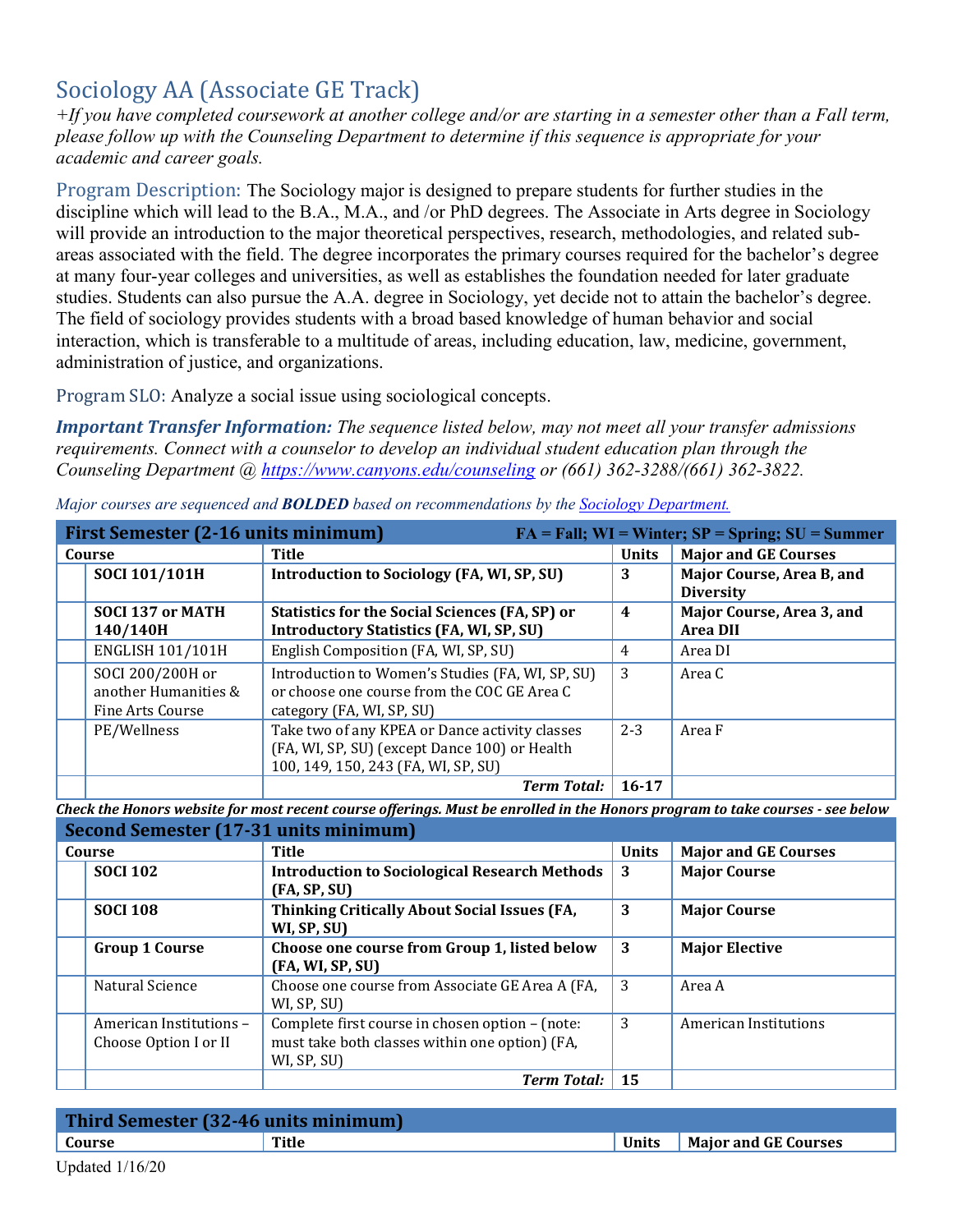| <b>Group 1 Course</b> | Choose one course from Group 1, listed below<br>(FA, WI, SP, SU)                                                  | 3  | <b>Major Elective</b> |
|-----------------------|-------------------------------------------------------------------------------------------------------------------|----|-----------------------|
| <b>Group 1 Course</b> | Choose any course from Group 1, listed below<br>(FA, WI, SP, SU)                                                  | 3  | <b>Major Elective</b> |
| <b>Group 1 Course</b> | Choose any course from Group 1, listed below<br>(FA, WI, SP, SU)                                                  | 3  | <b>Major Elective</b> |
| American Institutions | Complete second course in chosen option - (note:<br>must take both classes within one option) (FA, WI,<br>SP, SU) | -3 | American Institutions |
| Associate Elective    | Choose any 3-unit course that is 100-level or<br>above (FA, WI, SP, SU)                                           | 3  | Elective              |
|                       | <b>Term Total:</b>                                                                                                | 15 |                       |

| <b>Fourth Semester (47-61 units minimum)</b> |                                                                         |              |                             |
|----------------------------------------------|-------------------------------------------------------------------------|--------------|-----------------------------|
| Course                                       | <b>Title</b>                                                            | <b>Units</b> | <b>Major and GE Courses</b> |
| Associate Elective                           | Choose any 3-unit course that is 100-level or<br>above (FA, WI, SP, SU) | 3            | Elective                    |
| Associate Elective                           | Choose any 3-unit course that is 100-level or<br>above (FA, WI, SP, SU) | 3            | Elective                    |
| Associate Elective                           | Choose any 3-unit course that is 100-level or<br>above (FA, WI, SP, SU) | 3            | Elective                    |
| Associate Elective                           | Choose any 3-unit course that is 100-level or<br>above (FA, WI, SP, SU) | 3            | Elective                    |
| Associate Elective                           | Choose any 3-unit course that is 100-level or<br>above (FA, WI, SP, SU) | 3            | Elective                    |
|                                              | <b>Term Total:</b>                                                      | 15           |                             |

# **Total Units: 61**

### **Group 1 – Select 12 units (4 classes) from the following:**

| SOCI 103/103H   | Intimate Relationships and Families (FA, WI, SP, SU)                           |   |
|-----------------|--------------------------------------------------------------------------------|---|
| <b>SOCI 105</b> | Multiculturalism in the United States (FA, SP, SU)                             | 3 |
| <b>SOCI 106</b> | Introduction to Race and Ethnicity (FA, SP)                                    |   |
| <b>SOCI 107</b> | Introduction to Chicana/o Studies (FA, SP)                                     | 3 |
| <b>SOCI 110</b> | Self and Society (FA, SP)                                                      | 3 |
| <b>SOCI 130</b> | Introduction to LGBTQ+ Studies (FA, SP)                                        |   |
| SOCI 200/200H   | Introduction to Women's Studies (FA, WI, SP, SU) – Can double-count for Area C | 3 |
| <b>SOCI 205</b> | Society and the Environment                                                    |   |
| <b>SOCI 207</b> | Social Problems (FA, WI, SP, SU)                                               | 3 |
| <b>SOCI 208</b> | Sociology of Death and Dying (SP)                                              | 3 |
| <b>SOCI 210</b> | Sociology of Deviance, Crime, and Social Control (FA, WI, SP, SU)              |   |
| <b>SOCI 230</b> | Sociology of Sexualities (FA, WI, SP, SU)                                      | 3 |
| <b>SOCI 233</b> | Sociological Issues of Life and Longevity (FA, SP)                             |   |
| <b>SOCI 250</b> | Introduction to Criminology (FA, WI, SP, SU)                                   |   |

*Students can take additional Sociology courses to fulfill Associate electives.* 

#### **American Institutions Requirement –** Select one of the options below and complete a total of 6 units

| <b>Option 1</b> | <b>One course from the following:</b> Economics $170/170H$ , History $11/111H$ , History $112/112H$ , |
|-----------------|-------------------------------------------------------------------------------------------------------|
|                 | History 120/120H, or History 130 AND Political Science 150/150H (FA, WI, SP, SU)                      |
| <b>Option 2</b> | $History 111/111H AND History 112/112H (FA, WI, SP, SU)$                                              |

## **Counseling Resources**

Sociology Department: https://www.canyons.edu/academics/sociology/index.php